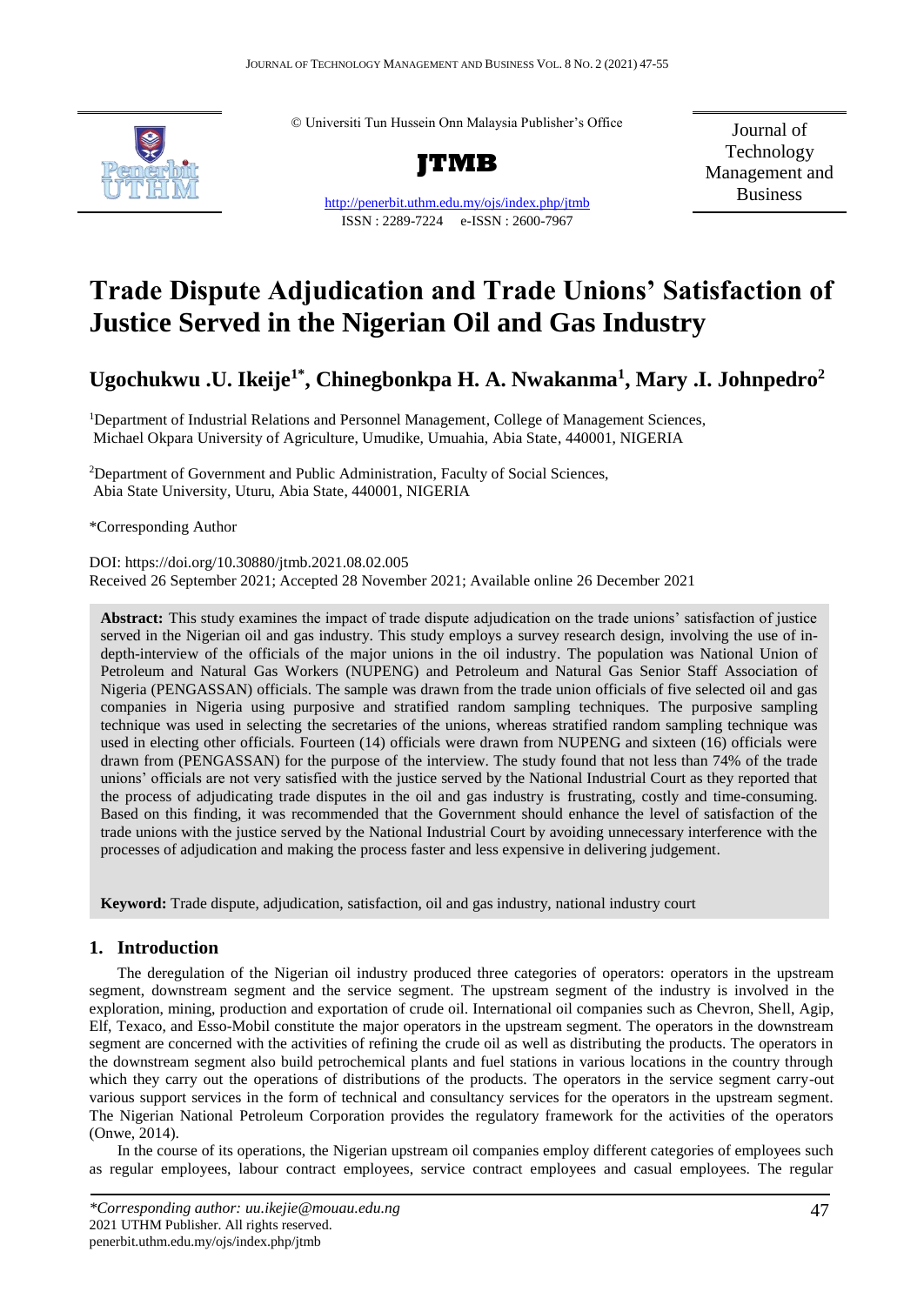workers are the permanent workers with permanent employment agreements, who may be the local people or workers from other nationalities. The permanent employees are divided into three categories made of management staff, senior staff and junior staff. In terms of numbers, the management staff are relatively small but slightly larger than the junior employees as they made up 10% to 15% of the permanent workforce. The senior employees constitute the largest proportion (75% to 80%) of the entire permanent workforce. The percentage of the junior employees to the entire permanent workforce is about 5% to 10%. The senior employees are members of the Petroleum and Natural Gas Senior Staff Association of Nigeria (PENGASSAN), while the junior workers are members of the National Union of Petroleum and Natural Gas Workers (NUPENG) (Imafidon, 2009). Besides workers whose contracts of employment are regular, the oil companies also engage workers whose employment contracts are non-standard such as contract staff, casual workers, part-time and temporary workers. The regular workers and the non-standard workers are under different kinds of conditions of service and are paid different wages. While the regular employees are entitled to certain allowances and benefits such as medical allowance, housing allowance, sick leave, maternity leave among others, the non-standard workers within the industry do not enjoy these benefits.

Due to this observed differentials in the reward system in the oil and gas upstream segment, there appears to be an increasing discontentment among the workers which has affected the nature of employment relationships within the industry. This situation has also resulted in a significant increase in trade disputes between the trade unions and the management of the oil companies (Onwe, 2014). Particularly, there has been increasing cases of trade dispute between the trade unions and the management of oil companies over labour contract agreements. Some of these trade disputes which could not be settled by non-adjudicatory mechanisms (such as collective bargaining, mediation, conciliation and arbitration) are referred to National Industrial Court (NIC) for adjudication.

The oil companies in Nigeria are facing a number of challenges which they are grappling with. The quest for solutions to these challenges is one of the reasons for the introduction of the Petroleum Industry Bill (PIB), which recently have been signed into law. As observed by Ogbeifun (2008), some of these challenges confronting the oil industry in Nigeria relate to the nature of the employment contract or arrangement which often result in unfair labour practices. Some of these employment issues include abuse of the quota for foreign nationals in the industry, delay in implementation or non-implementation of the collective agreement, the use of non-standard workers and increasing use of service providers, all of which affect union density and bargaining strength. As such the unions have always condemned these practices which often resulted in face-offs or disagreements between them and the management. The overall effect of these disagreements is an increase in the rate of the trade dispute in the oil industry. Thus, from 2005 to 2018, not less than sixty-four (64) cases of trade disputes bordering on both interests and rights disputes in the oil industry were reported to the Ministry of Labour and Employment (Ministry of Labour and Employment Record, 2005- 2018).

Thus, in a brief meeting between representatives of the Federal Government of Nigeria and the leadership of the unions in the oil industry held on July 21, 2016, there was a consensus resolution that the matters responsible for incessant trade disputes in the industry that should be addressed are: "anti-labour practices and unfriendly management disposition to trade unions in the industry; engagement of Labour Contractors without recruiters' license; non-payment of terminal benefits and other remunerations to members of the trade unions; unilateral termination of Contract of Employment of members of the trade unions; non-implementation and renewal of collective bargaining agreement in member companies in the industry; and unilateral lock-outs and strikes by Management and Branch Unions". In a bid to tackle these increasing rates of trade disputes across various sectors, including the oil and gas industry, the government over the years, has responded to labour disputes by enacting legislation to deal with these trade disputes. Such effort was first seen in the 1941 Trade Dispute (Arbitration and Inquiry) Ordinance which was enacted to facilitate government intervention on labour disputes if and when the internal joint machinery for dispute settlement has failed. However, there have been changes in legislation, especially with various amendments to the Trade Dispute Act. The Trade Dispute Degree, 1976 established the National Industrial Court (NIC) to adjudicate labour matters. Since then, there have been other amendments to this statutory instrument for settling trade disputes in Nigeria. Specifically, the Trade Union Act, 2005 introduced changes from compulsory union membership to voluntary union membership. Part of this is the enactment of the National Industrial Court Act, 2005 and the National Industrial Court Act 2016, with some amendments (Anyim, 2009). All these amendments have introduced changes to trade dispute settlement machinery. Especially, the enactment of the National Industrial Court Act has conferred on the Court the status of a court of the last jurisdiction regarding labour disputes and industrial relations matters in the country. Often, most cases that could not be settled using non-adjudicatory mechanisms are referred to the National Industrial Court to adjudicate. However, there has been mixed reactions regarding the operations of the National Industrial Court in trade disputes adjudication in various sectors as well as the oil and gas sector. In other words, how well the court is performing in discharging these duties have been a matter of concern to trade union members. Therefore, this paper aims to examine the impact of trade dispute adjudication on the trade unions' satisfaction of justice served in the Nigerian Oil and Gas industry.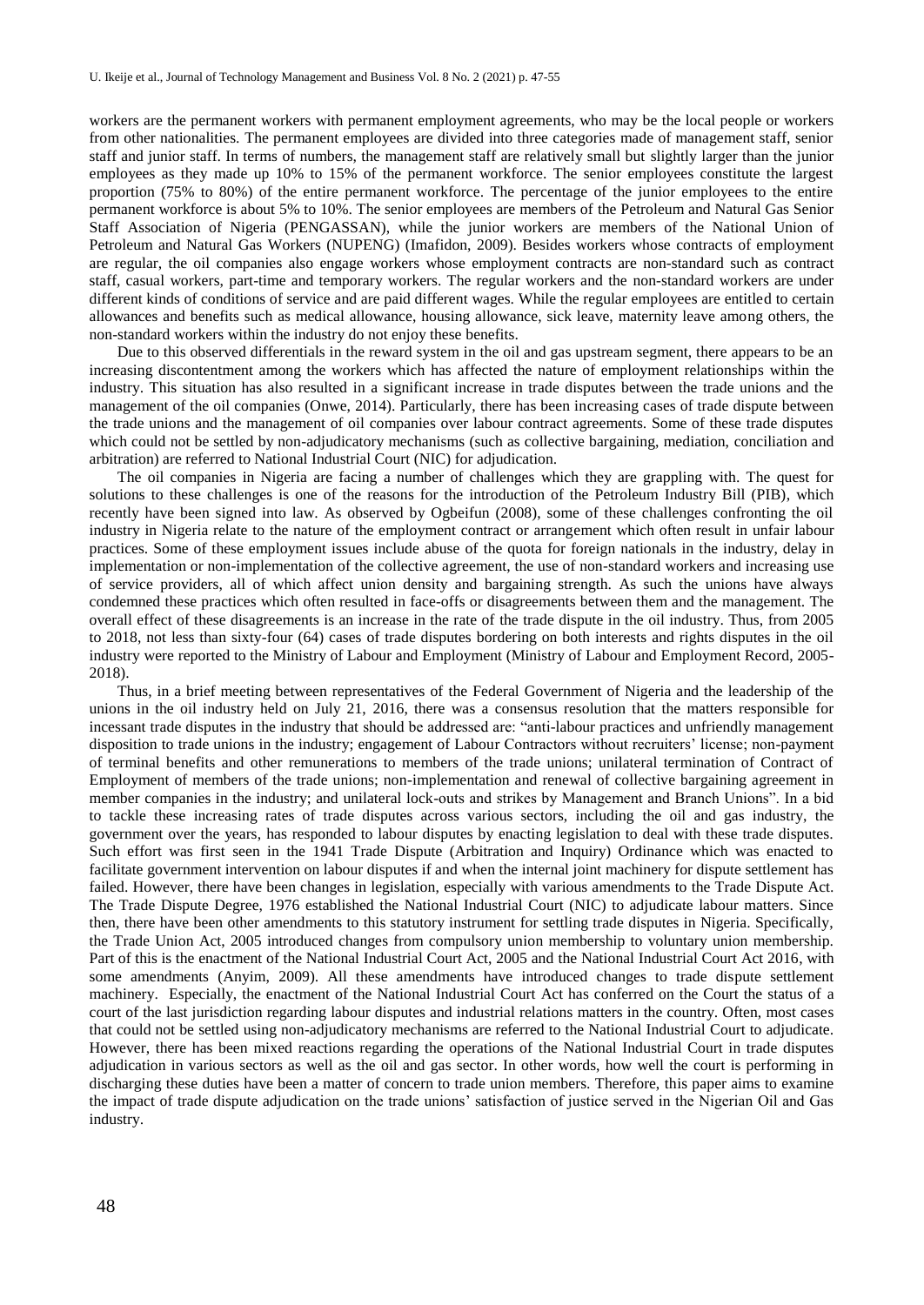### **2. Literature Review**

#### **2.1 Conceptual Review**

Adjudication is a process where a court of competent jurisdiction considers matters in a dispute brought before it and gives an unbiased verdict over the rights and obligations of the disputing parties. International Labour Organization (2013) recognised adjudication as the official and lawful method to the settlement of trade disputes. Here, the parties in dispute hand over the dispute to a specialised court or labour tribunal that has jurisdiction or power to declare final judgement on the dispute. This follows a formal process in line with the provisions of the law, and sometimes places financial obligations on the parties and produces judgement that results in a win-win situation for the parties in dispute. In Nigeria, the sole responsibility of adjudicating over trade disputes lies with the National Industrial Court (NIC) which is a specialised court. Before the establishment of the court by Decree No. 7 of the Trade Dispute Act, 1976, cases on trade disputes were entertained by ordinary courts. However, before 1976, disagreements on employment issues in Nigeria were treated as a feature of the common law of employment agreement and were entertained in the standard civil law courts. Notwithstanding, because of the oil boom and the ensuing fast development in business and industrial activities, work issues turned out to be more mind-boggling than the ordinary courts could agreeably handle and therefore, the government chose to set up a different apparatus for resolving disagreements on employment matters (Borishade, 1990). Although NIC exists to adjudicate trade disputes, it can only resolve trade disputes submitted to it by the Labour and Employment Minister. Such dispute is expected to have gone through conciliation and arbitration. It is only when conciliation and arbitration have failed in resolving the dispute that the honourable Minister can refer it to the National Industrial Court for adjudication. Thus, parties to a trade dispute are restricted from appealing directly to the National Industrial Court and can only do that when the case involves interpretation of the award of the National Industrial Court or the terms reached through bargaining.

# **2.2 The Nature of Trade Disputes in Oil and Gas in Nigeria**

Trade disputes in the industry often times takes the form of a right dispute or interest dispute. Interest dispute (conflict of interests) concerns disagreements in collective bargaining arising out of the negotiation of new agreements on working requirements and conditions or the rekindling of the ones that have expired. While rights disputes involve suspected breach of rights already established in contract of employment or agreements (Otobo, 1997). The Trade Dispute Act No 7 of 1976, section 37 defines a dispute "as any conflict between the employers and workers or between workers which are connected with the employment or physical conditions of work of any person." However, Otobo (2007) pointed out that what makes-up rights disputes at a particular time would depend on, in addition to other factors, the process of production, the kind of workgroup involved, and approaches of management. Typically, the oil and gas industry is involved in the exploration and production of crude oil and therefore has work arrangements with established procedures and agreements in relation to both substantive and procedural issues. Although the majority of trade disputes in this industry come from disputes over rights as these inevitably arise during daily production, however, certain nature of the disputes arise out of interest in agreeing to terms and conditions of service.

The following argument is further buttressed by Fajana (2005) when he identified the following right and interest issues as the causes of the trade dispute in the oil and gas industry:

- i. Inability to honour the employment conditions agreed in collective bargainings such as non-payment of wages, demands for back pay, entitlements or early retirement allowance;
- ii. Workers' agitation to be involved in the company's decision-making process;
- iii. Job losses arising from company restructuring exercise; and
- iv. Concerns among Nigerian employees that oil firms have a preference for employees from other nationalities (expatriate) without minding that there are qualified Nigerian workers who can equally do the job.

Generally, issues that constitute right dispute in the industry are negotiated through the instrumentality of collective bargaining. Negotiated agreements expire at the end of every two years in the industry, and always include a renegotiation clause to allow the actors to review for any eventuality before the end of an already made agreement (Fajana, 2005). Such agreement, according to Fajana (2005), covers such employment issues as the duration of probation, deduction of check-off dues and subscription from workers' salaries/wages, grievance and disagreement resolution steps, and steps for industrial action. Thus, Fajana (2005) further contends that also included in the employment issues are: "preparation for joint consultative committees, disciplinary actions, hours of work, shift work, overtime, public holidays, field allowances, compassionate leave, annual paid leave, medical assistance, sick leave, maternity leave, occupational accidents, funeral assistance, merit systems, wage increases as well as all other allowances, bonuses and leave arrangements."

In addition, trade dispute in the industry has been instigated by non-standard work arrangements and unfair labour practices. Oppressive and repressive forms of employment relations that violate employees' entitlements to a decent job and their rights to form their association manifest in unfair labour practices (Afolabi, 2016). The incidence of casualisation and contract work are affecting the rights of the workers since most of the oil companies do not recognise such rights. Some of the industrial actions involving the trade unions in the industry have been the agitation to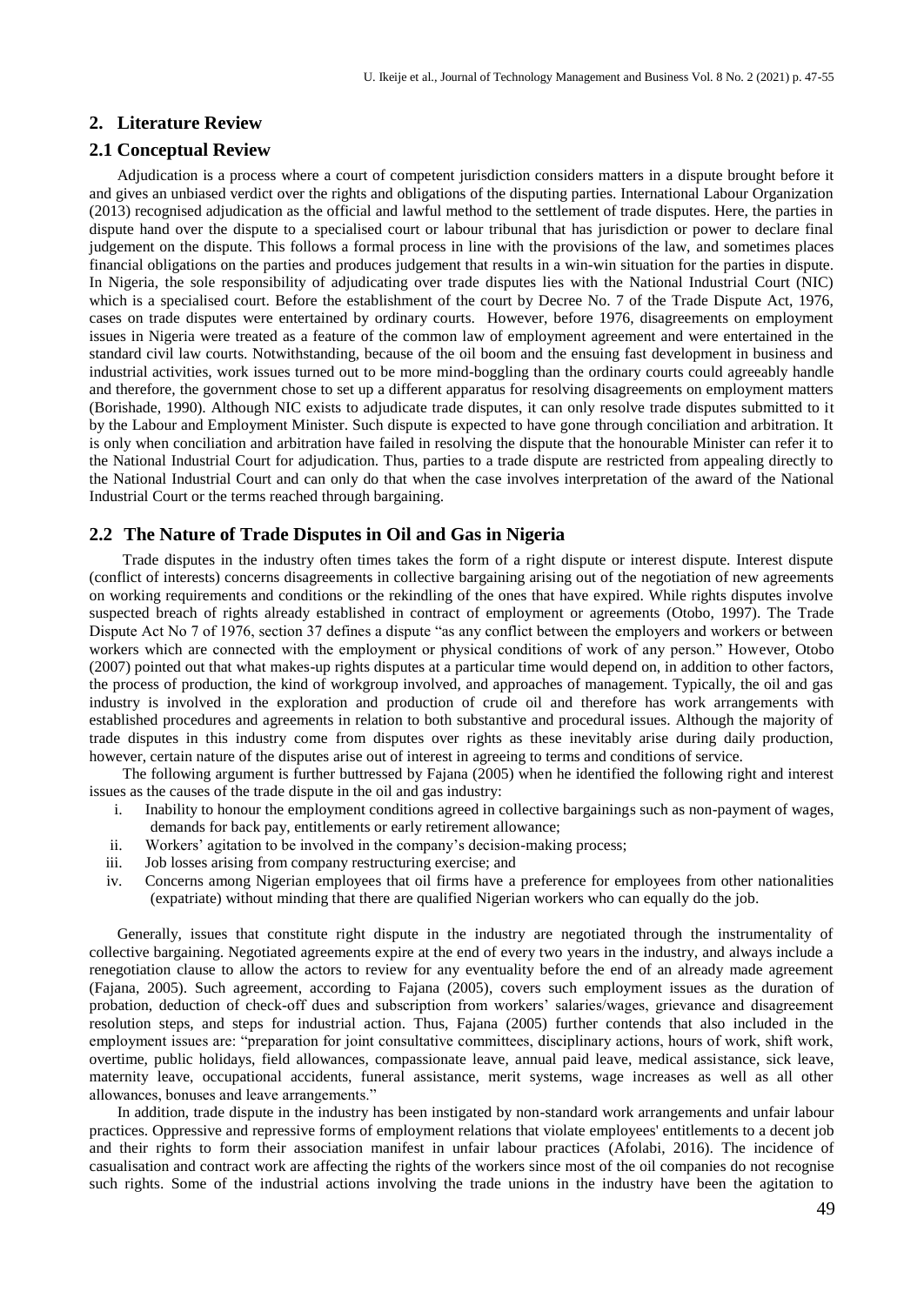decasualize and recognise the casual and contract workers. According to Okafor (2007), casualisation is a dishonest business practice found in the oil industry; it has developed into a social cankerworm in big business wherein managers tend to legitimize with a great deal of monetary suspicion, which they upheld with counterfeit insights - basically revenue-driven amplification. In the past, this form of work arrangement has been visited with fierce resistance from the workers' organizations in the industry in Nigeria. For example, the resistance against excessive use of casuals/contract employees in the industry became popular in the 1980s and 1990s. As casualisation has increasingly become the main point of contention between oil companies and Nigerian oil workers, it has generated violent crackdowns (Solidarity Center, 2011). In its effort to stop the practice of casualisation, NUPENG embarked on strike in 1991. However, before embarking on this strike, an ultimatum was issued to the Nigerian government to arrest this situation. This strike led to a tripartite meeting involving the representatives of the Nigerian government, employers in the oil and gas industry, and labour-union officers (Akinwale, 2014).

According to the past president of NUPENG, Igwe Achese, part of the conditions that fuel trade disputes in the industry is the incessant maltreatment and enslavement of Nigerian Workers through non-standard work arrangements. He further argued that there is nowhere in the world that you can find the kind of unfair labour treatment and hostile labour environment which workers in the Nigerian oil industry are subjected to by the oil majors in Nigeria (The Guardian, Feb. 3, 2017). According to Afolabi (2016), various organisations in the sector have resorted to perpetuating one type of anti-worker or anti-labour syndrome at the expense of the workers. The workers who are victims of this new pattern of labour utilisation by companies in the industry are often denied unionisation and labour rights in contrast to the International Labour Organization (ILO) four cardinal principles/rights at work (Afolabi, 2016). As a result of unfair labour practices, industrial crisis has become rampant and order of the day as it is the only option left for the workers to protest such cruelties of employment.

#### **2.3 Empirical Review**

Having exhausted all the non-legal dispute resolution procedures, which include mediation, conciliation and arbitration, and the disputing parties could not settle their differences, the dispute can be passed on to Industrial Court for adjudication. The NIC has the authority to make a final and binding decision on the disagreement. The NIC has exclusive jurisdiction in civil matters and cases relating to employment, including workers' organisations and industrial relations, environment and terms of employment, workers' health, safety, welfare and matters of industrial relations (NIC Act, 2006 cited in Adejumo, 2008). The court also wields similar authority in matters relating to the approval of any directive to holding back any person or body participating in any work stoppage, lock-out or any industrial action, or any question relating to the elucidation of any negotiated agreement; any decision arrived at through arbitration concerning a trade dispute or an enterprise dispute (NIC Act, 2006 cited in Adejumo, 2008).

However, there have been various perceptions regarding how the National Industrial Court has lived up to its expectations in carrying out these responsibilities according to the provisions of the act establishing it. A study carried out by Anyim (2009) found that in terms of the perception of the participants on the efficiency of dispute settlement mechanisms, the parties hold different opinions on the efficiency of the trade dispute settlement mechanisms and therefore rated the performance of the trade dispute settlement machinery as inefficient. This according to the finding has led to a loss of confidence in the dispute settlement mechanism. A study carried out by Owoseni & Ibikunle (2014) on the Academic Staff Union of Universities (ASUU) view of the Industrial Court (NIC) in entertaining disputes between ASUU and the Federal Government of Nigeria reported that greater percentage (61.2%) of the participants were of the view that National Industrial Court (NIC) is biased in settling issues between ASUU and government. On the issue of the success of NIC in settling disputes between ASUU and the Federal Government, 62.3% declared that NIC was not effective. The report of the study also revealed that Federal Government did influence NIC judgement on ASUU. Given this scenario, 47.9% reported that ASUU is reluctant to approach NIC, even as 55.6% of the participants believed that ASUU lacks confidence in NIC. A study by Anyim (2009) showed that about fifty to sixty percent of cases that go to NIC are decided in more than a year. Furthermore, twenty-five percent (25%) of the cases take between six to twelve months. The condition of the execution of the court's judgement is also not very laudable. Incomplete and hasty execution of judgement creates doubts in the minds of workers and weakens their confidence in the settlement mechanism. Some critics also perceive that adjudication is not an open method and may create rancor among the parties. It tends to promote court cases and reckless behaviour among employers and employees. Little wonder why trade unions over the years are reluctant in seeking remedy at the industrial court in employment disputes with the Federal Government, and this has cast aspersions upon the reliability and usefulness of this court of special jurisdiction over labour matters (Owoseni & Ibikunle, 2014). Thus, Amadi (1999) noted that the idea of relying on the Industrial Court, which is a state agency, may not produce any positive result since from the beginning of the military regime of General Buhari in 1983 through the Babangida era (1985-1993) to the current regime, the industrial court evidently is more a political institution than a judicial one. Perhaps, the industrial court would not want to work against the government's determination in its dealing with trade unions.

Given the foregoing, some authors have perceived the adjudicatory powers of the National Industrial Court (NIC) in making a final award in labour disputes as dangerous and may not guarantee a constitutional right for fair hearing since such awards cannot be appealed (Okene, 2010; Essien, 2014; Fagbemi, 2014). Okene (2010) summarised: "these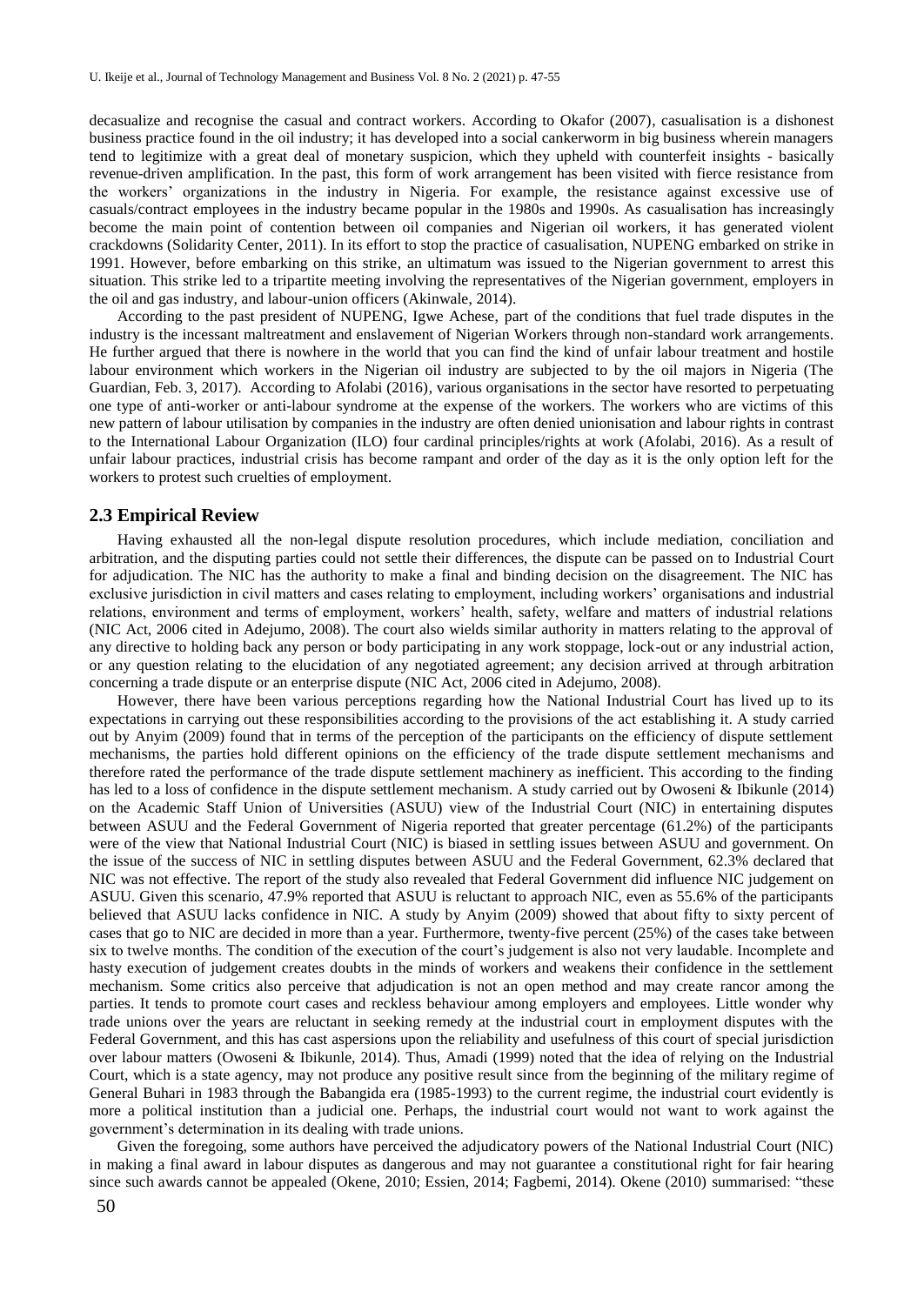procedures are fraught with complexities, ambiguities and outright partisanship of the source of law from which they derive….the most outstanding feature of the procedure for settlement of the industrial dispute, when properly analysed, is their cumbersomeness and the fact that they are weighted against the interest of labour." Thus, Odumosu (1987) pointed out that the fault is not all the time one-sided and that the adjudicatory machinery is by no means perfect.

#### **2.4 Theoretical Framework**

This paper is anchored on Ralf Dahrendorf (1959) conflict theory. Dahrendorf located conflict within the relations of authority in the social structure. Dahrendorf's stance is that the steady and recurring patterns of formal authority methodically give rise to social contradictions between the group which have some degree of authority and the group which have not. For him, these relations of authority form parts of social structure which allow the systematic derivation of group conflicts...." Moreover, where there are authority relations, those who have dominant authority are socially expected to control the behaviours of those subordinate to them by ordering, commanding, warning and prohibiting them. According to Haralambos & Holborn (2008), Dahrendorf held that the presence of superordinate and subordinate positions creates an environment where individuals exhibit divergent interests. Those occupying principal (superordinate) positions exhibit an interest in consolidating a social system that enables them to exercise more authority than others. In contrast, those in subordinate positions, on the other part, are interested in challenging the existing social structure and possibly changing it.

Based on his beliefs, Dahrendorf contends that society can be segregated into the "command class" and the "obey class" and class conflict should refer to contradictions between those who possess authority and those who do not possess it (Tittenbrun, 2013). Dahrendorf believed in both agreement and disagreement. This is because without disagreement, there can be no agreement, and even though agreement leads to disagreement, disagreement also leads to agreement. This means that the resolution of one conflict (a situation of consensus) leads to another conflict. Thus, the theoretical framework opted in explaining the nature of conflict within the oil and gas industry derived from the forgoing views as espoused in Ralf Dahrendorf (1959) conflict model. The framework is as follows:



**Fig. 1 - Theoretical framework on authority structure, trade disputes and settlement in oil and gas industry in Nigeria**

The above theoretical framework captures vividly the situation of trade dispute (which is also a conflict situation) in the oil industry in Nigeria. Within the oil and gas industry, authority structure has been decomposed into different authority structures such as workers' associations, management groups or employers' associations (Ikeije, 2020). The dominant and subordinate elements within the oil industry in Nigeria are the employers (or managers representing them) and the workers' group (represented by their association – NUPENG and PENGASSAN). Each of these elements exercises a certain degree of authority; however, the management group remains the dominant authority and thereby control by ordering, commanding, warning and prohibiting the behaviour of NUPENG and PENGASSAN." In this case, a dispute is inevitable in the unions' bid to counter the authority of the management group which represents the broken line in the framework. In the oil and gas industry, there are various quasi-groups such as casual workers and contract/temporary staff who are not necessarily part of the union, and also interest groups such as trade unions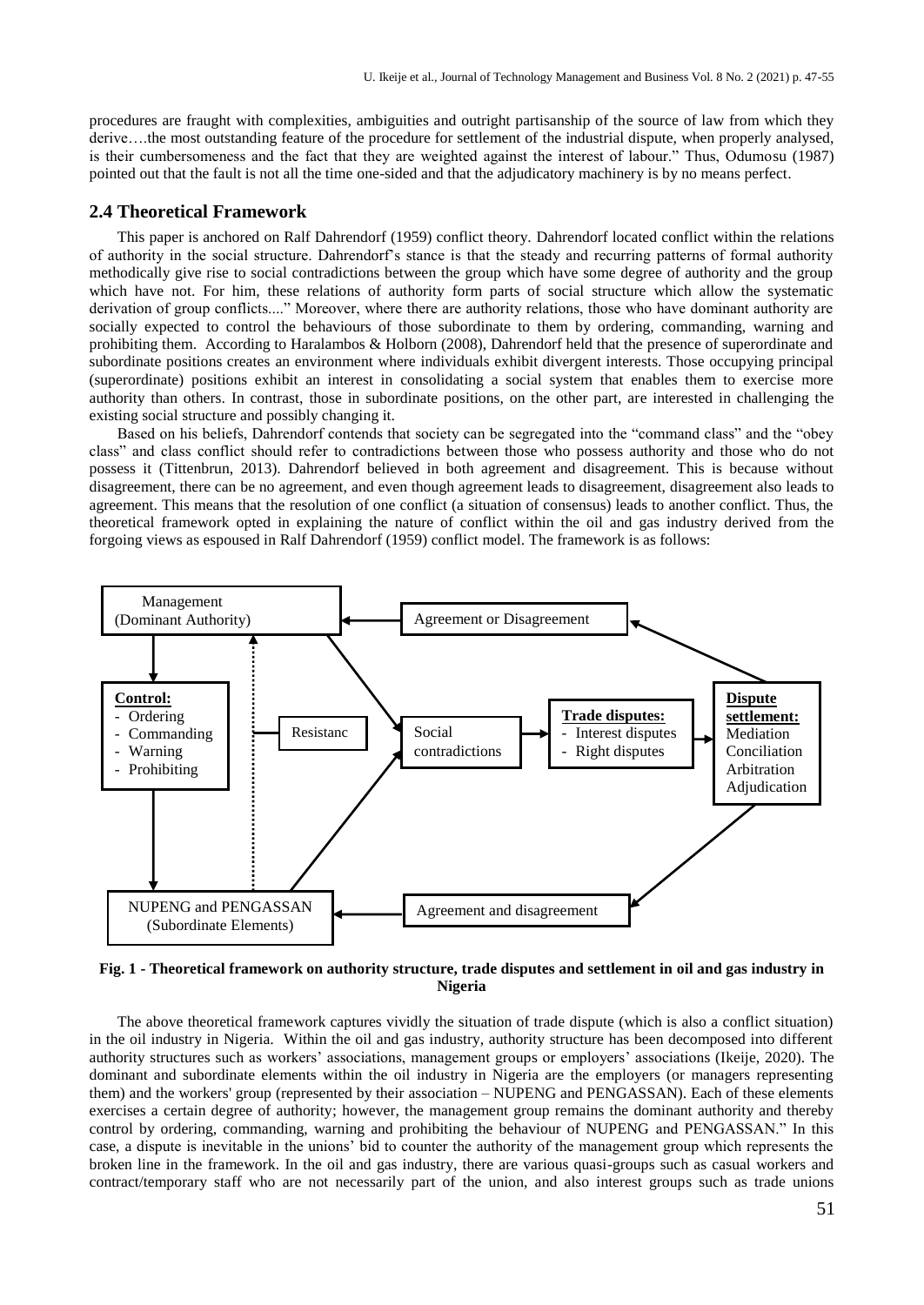(NUPENG and PENGASSAN) who want the employers in the industry to accede to their demands. Besides economic interests, other issues which form part of the non-economic interest of NUPENG and PENGASSAN include such issues as abuse of expatriate quota, anti-labour practices and unfriendly management disposition to trade unions in the industry, engagement of Labour Contractors without recruiters' license, and non-placement of Nigerian expert on the same scale with their foreign counterpart.

The exercise of authority by the management and the resistance by the union creates a situation of social contradiction which gives rise to trade disputes. When disputes occur, various types of machinery are deployed to settle the disputes such as mediation, conciliation, arbitration and adjudication. Adjudication is often the last option when other machinery have failed to resolve the trade dispute. However, that does not mean that the parties in dispute will be satisfied with the outcome of the adjudication. Even when it appears that the disagreement has been settled, another dispute of right or interest may arise due to the dissatisfaction of either parties with the outcome of the adjudication. Thus, it appears that the resolution of one conflict generates further or another form of conflict, thereby making the nature of conflict in the oil industry in Nigeria to be in a state of a continuum.

#### **3. Methodology**

A survey research design that involved the use of an in-depth-interview was adopted in this study. The interview schedule was developed and used as the instrument for eliciting relevant primary data from the sample population. The interview schedule which was structured and open-ended, allowed the participants the leeway to provide relevant information. The population universe incorporated NUPENG and PENGASSAN officials of the five branches of the selected oil companies (Shell PDC, Schlumberger, Mobile, Total Nig. Plc and Chevron) who are directly involved in negotiation and dispute settlements. The Branch Executive Committee of NUPENG has 12 officials, while the Executive Committee of PENGASSAN, also known as the Central Working Committee (CWC), has 15 officials. There were 60 NUPENG officials in the branches of the selected oil companies and 75 PENGASSAN officials in the branches of the selected oil companies. This brought the total number of officials to 135. The 135 union officials in the oil and gas industry represented the population from where the sample was drawn.

The sample for this study was drawn from among the officials of NUPENG and PENGASSAN in the branches of the selected oil companies in Nigeria. Fourteen (14) officials were drawn from NUPENG while sixteen (16) officials were drawn from PENGASSAN. The sample was drawn in proportion to the number of officials in each union. In all, thirty (30) principal officials were drawn from the branches of the selected five major oil companies. However, for easy identification of the views of the interviewees, codes were allotted to the interviewees. For example, NUP01 represents the first interviewees among the NUPENG officials, while PEN01 represents the first interviewee among PENGASSAN officials.

The study adopted dual sampling techniques, which included purposive sampling technique and stratified random sampling technique. The purposive sampling technique was used in identifying and selecting the union secretaries in the selected oil and gas companies. The justification for this was that the secretaries were custodians of relevant information and documents relating to union administration, negotiated agreements and declared trade disputes and settlements. Therefore, they were in a better position to give relevant information regarding trade dispute settlement in their companies. Stratified random sampling was used in grouping the other union officials alongside their unions and companies, after which they were selected randomly in proportion to the population strength of each company's union officials. This technique gave equal opportunity to the officials other than the secretaries to be selected and removed the tendency of any form of bias in the selection of the sample.

The choice of thirty (30) sample size was due to the fact that this study adopted an in-depth interview technique that was purely qualitative in nature. The sample size of thirty (30) was in line with a recommendation from authorities in the literature. For example, Creswell (1998) suggested that 5 to 25 sample size is adequate for an in-depth interview in a phenomenological study and Morse (1994) suggests at least six. For all qualitative studies, Bertaux (1981) suggested that fifteen is the smallest acceptable sample. In order to select this sample, this study adopted a purposeful sampling technique that aimed at selecting officials who have participated or represented their organisations in trade dispute settlement or negotiation of terms and conditions of service.

The study adopted content analysis in analysing and interpreting the interview questions. In applying this technique, the researcher took time to condense the meaning of the individual views of the participants, developed codes for each condensed meaning, created categories for the participant's responses and developed themes that served as the basis for the discussion of findings.

#### **4. Results and Discussion**

The research objective examined the impact of trade dispute adjudication on the trade unions' of satisfaction of justice served. In other words, are trade union officials satisfied with the judgement being handed down to them by the National Industrial Court? Thus, when asked their opinion regarding how National Industrial Court adjudicates trade disputes in the oil industry in Nigeria, there appeared to be a divided opinion. Fifty-eight percent (58%) of the participants were of the view that the judgement of the National Industry Court is skewed against the workers and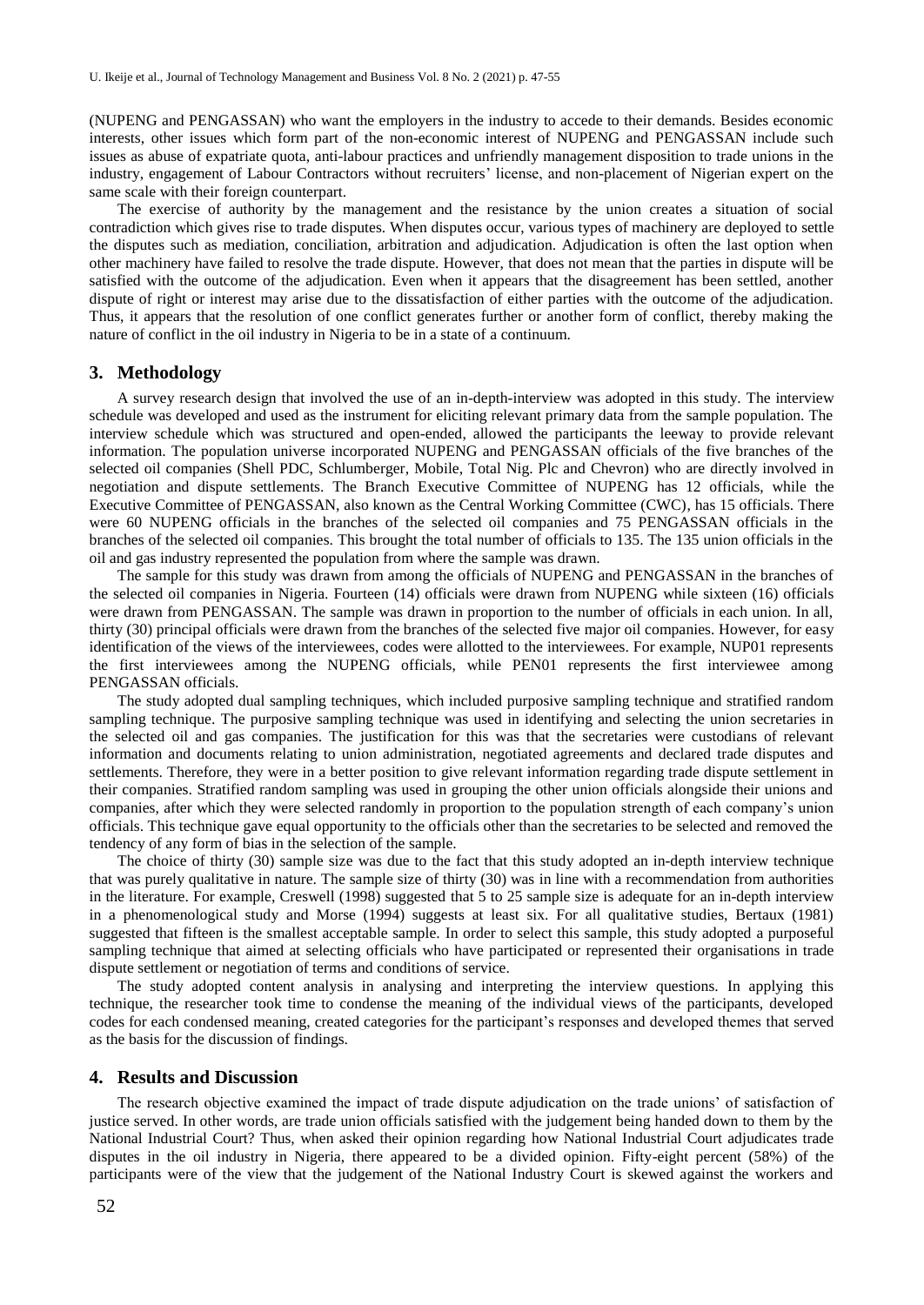judgement takes a very long time before it is delivered. In addition, over 60% of the respondents reported that one of the challenges of the National Industrial Court is that the process is time and money consuming. Specifically, one of the union officials said:

"the way National Industrial Court adjudicates trade disputes shows the element of bias as it tends to protect the employers against the union, especially when the dispute is between government and workers. The workers are not always satisfied with National Industrial Court judgement because it protects government and employers" (PEN10).

More still, another official said:

"the court is not totally fair. More credibility still needs to be shown in all cases and not to be partisan especially when cases involving global giants in the oil and gas sector are handled. In such scenarios, they tend to favour these top multinational oil and gas brands more in judgement, killing the spirit of equity and fairness which totally they ought to stand for." (NUP01)

This finding is in complete agreement with Owoseni and Ibikunle (2014) that reported that greater percentage (61.2%) of the research participants maintained the view that the National Industrial Court is biased in settling issues between labour and government. Thus, Anyim (2009) equally reported that National Industrial Court (NIC) is perceived to be ineffective in resolving labour disputes due to its cumbersome and protracted processes.

On the basis of the perceived bias of the judgement of NIC, trade union officials occasionally reject its judgement. It was reported that "over 90% of cases on the workers side loose in the National Industrial Court (NIC). Workers lose cases that ought to be in their favour due to influence on judges which biased their minds against workers. Therefore, most judgments delivered were not fair enough." Fifty-two percent (52%) explained that, "the most challenging issue arising from National Industrial Court is that the affected parties no longer obey judgement. For example, a union official reported that:

"National Industrial Court has not performed very satisfactorily. There is always apprehension with the judgement of the National Industrial Court. National Industrial Court has not satisfied the expectations of unions in quick resolution of disputes as it takes long legal process and time as well as resources to adjudicate over reported disputes" (PEN11).

In addition, another union official said:

"considering the Nigerian Judiciary where justice goes to the highest bidder, it affects the workforce greatly and management always has an edge over the union in court cases" (PEN13).

As is always the case in Nigeria, court processes have a lot of delays making it impossible for judgement to be delivered on time. For example, one of the participants said that "adjudication in Nigeria is a painful and tedious process and that most times the award of the NIC is considered a pyrrhic victory" (PEN05). In addition, the participants were asked whether National Industrial Court has been fair to all the parties in trade disputes referred to it in the oil industry in Nigeria. Twenty-six percent (26%) of the officials concurred that the court had tried in maintaining fairness to both parties in dispute.. However, they need to improve, especially in the area of delivering judgement on time. However, 74% of the research participants showed dissatisfaction with the way and manner of dispensing justice in the National Industrial Court. This is because the majority of the interviewed officials maintained the same view that the process of dispensing justice in the court is slow, takes a long time and is very expensive. Specifically, a union official said:

"the process of adjudication costs a lot of money and also takes a long time before judgement is released. Unions are often frustrated by the court process" (NUP09).

"the process of adjudication is always time-wasting and costly. It does not guarantee justice" (NUP14)

The foregoing re-echoed the finding of this study which showed that it takes the National Industrial Court a longer time to serve justice. In most cases, reported disputes last more than 12months making the unions to perceive NIC as unreliable. In the case of the Academic Staff Union of Universities (ASUU) and the Federal Government, this feeling is well pronounced. Owoseni & Ibikunle (2014) reported vividly that 47.9% reported that ASUU is reluctant to approach NIC, even as 55.6% of the participants believed that ASUU lacks confidence in NIC. Given this scenario, this study found that the union officials have not always been satisfied with the justice served by the National Industrial Court. Although, Odumosu (1987) pointed out that the fault is not all the time one-sided and that the adjudicatory mechanism is by no means perfect. These scenarios account for the lack of faith that unions often express toward the National Industrial Court.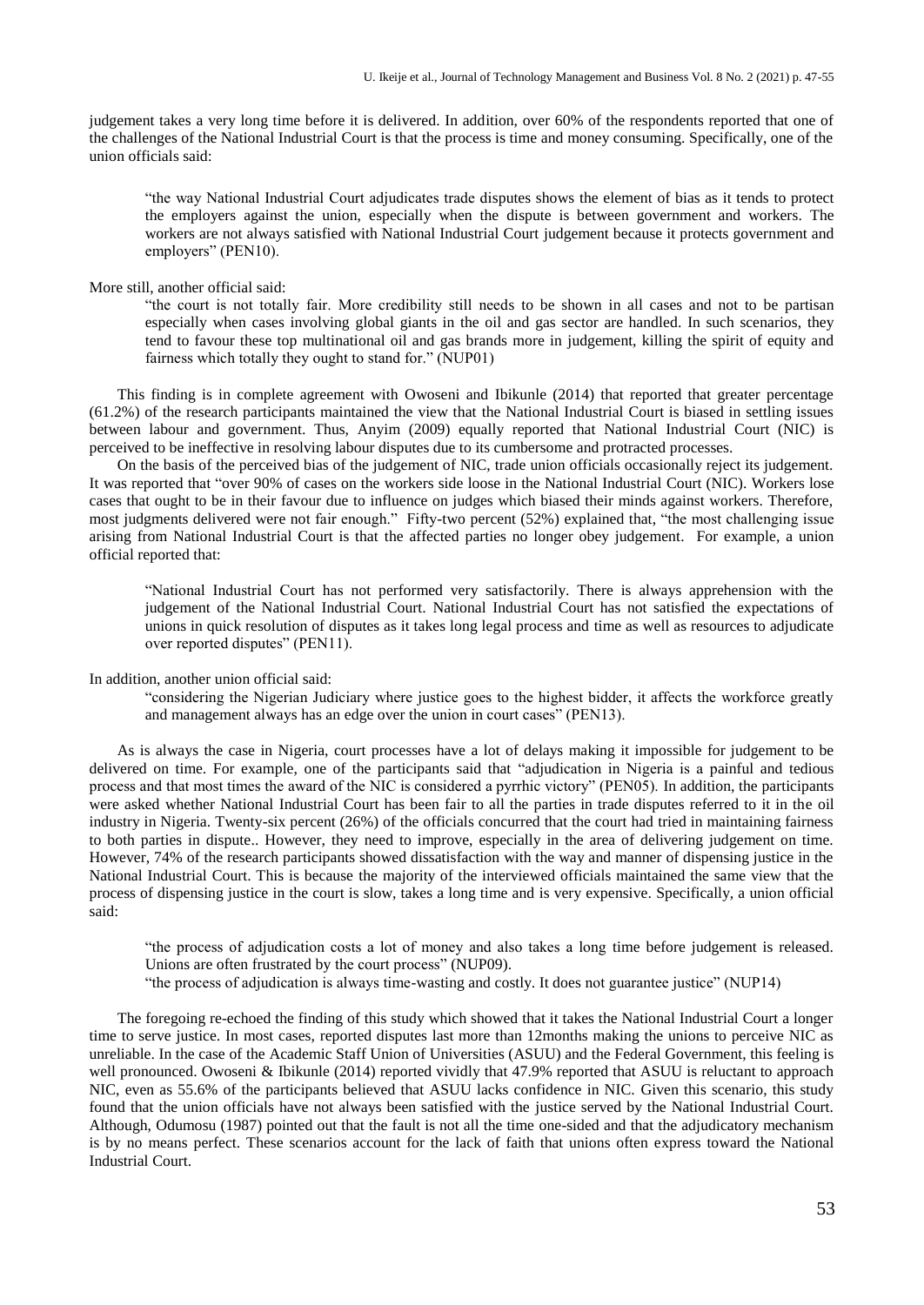U. Ikeije et al., Journal of Technology Management and Business Vol. 8 No. 2 (2021) p. 47-55

# **5. Conclusion**

Practically, this paper has revealed that trade unions in the oil and gas industry in Nigeria do not have total confidence in the judiciary arm of government as an unbiased umpire in settling disputes between the union and management. Theoretically, the paper has equally provided a framework for the explanation of the nature of authority relationship, trade dispute and settlement in the oil and gas industry in Nigeria.

Specifically, the results from this study have shown that the process of trade disputes adjudication by the National Industrial Court has not been completely objective. The opinions of the trade union officials in the oil industry regarding the ways and manners of dispensing justice by the industrial court in Nigeria are not in contrast with the views held by unions in other sectors of the Nigerian economy. Thus, a greater percentage (74%) of the officials of the major unions in the oil industry showed dissatisfaction with the way and manner of dispensing justice in the National Industrial Court. Based on this finding, it is recommended that Government should enhance the satisfaction of the trade unions with the justice served by the National Industrial Court by avoiding unnecessary interference with the processes of adjudication and making the process faster and less expensive in delivering judgement.

# **Acknowledgement**

I wish to acknowledge the following research labour institutions, government ministries and agencies for their material consulted in the course of writing this paper, namely, Petroleum and Natural Gas Senior Staff Association of Nigeria (PENGASSAN), National Union of Petroleum and Natural Gas Workers (NUPENG), National Industrial Court (NIC) and Ministry of Labour and Employment.

# **References**

Adejumo, B.A. (2008). The role of national industrial court in disputes resolution in Nigeria, A lecture delivered to Law Students Association of Nigeria, University of Abuja Chapter

Afolabi O. (2016). On Unfair Labour Practices in the Oil and Gas Industry. In Otobo Dafe (ed.), *Reforms and Nigerian Labour and Employment Relations: Perspectives, Issues and Challenges.* Malthouse Press Limited

Akinwale, A.A. (2014). Labour unions' struggle with neo-liberal policies in Nigeria, Bangladesh e-Journal of Sociology*,* 11(2), 89-104

Anyim, F. C. (2009). A critique of trade disputes settlement mechanism in Nigeria: 1968 to 2004, Doctoral dissertation, School of Postgraduate Studies)

Bertaux, D. (1981). From the life-history approach to the transformation of sociological practice. Biography and society: The life history approach in the social sciences. Edited by Bertaux, D., and London: Sage

Borishade, M. A. (1990). Disputes machinery and settlement procedures lecture. Delivered at an Industrial Relations Workshop Organized by ASSBIFI at the University of Lagos Conference Centre, August

Creswell, J. W., & Poth, C. N. (2016). Qualitative inquiry and research design: Choosing among five approaches. Sage publications

Dahrendorf, R. (1959). Class and class conflict in industrial society (Vol. 15). Stanford, CA: Stanford University Press

Essien, K. B. (2012). Re-shaping institutions for industrial dispute settlement in Nigeria: Perspectives on the Status of the Industrial Arbitration Panel. Interdisciplinary Journal of Research in Business, 2

Fagbemi, S. A. (2014). An overview of the institutional mechanisms for the settlement of labour dispute in Nigeria. US-China L. Rev., 11, 1322

Fajana, S. (2005). Industrial relations in the oil industry in Nigeria, Working Paper, International Labour Office, Geneva

Haralambos, M. & Holborn, M. (2008). Sociology: themes and perspectives  $(7<sup>th</sup> Ed.)$ : London, HarperCollins Publishers Limited

Ikeije, U.U. (2020). Industrial and employment relations Theory and Practice. Owerri, Nigeria, Uzopietro Publishing Company